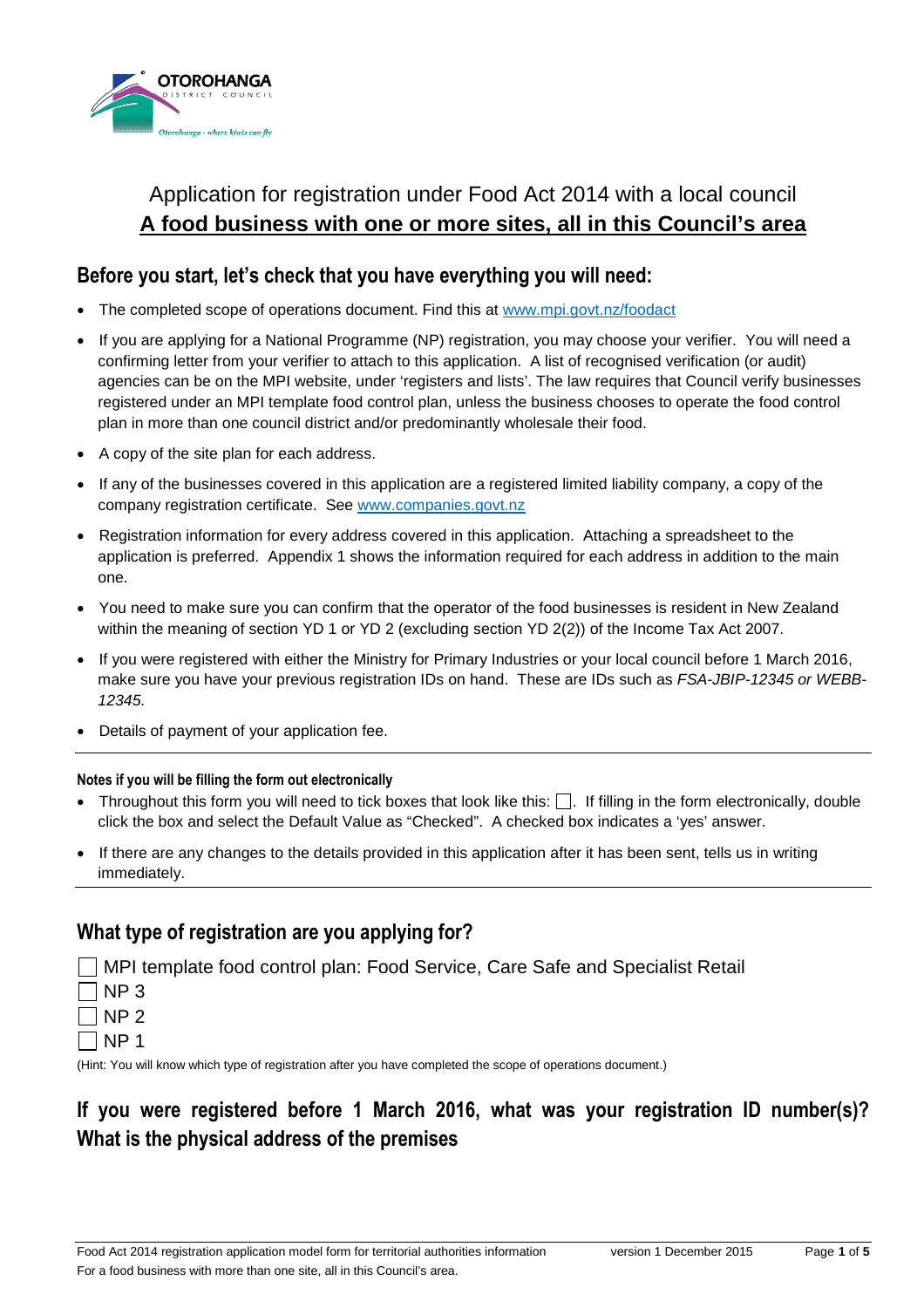

## **Who is the operator?**

(Hint: This section is for the owner or person in control of the food business. If you are applying for an NP registration, there can only be one business and operator. If you are applying for registration under the template food control plan, there can be different businesses under the same registration. In that case, this operator is the person responsible for the food control plan and the Appendix is for the other businesses and addresses.)

| Legal Name(s) of<br>Operator (e.g.<br>registered<br>company,<br>partnership or<br>individual):                                                                                                    | I have attached a copy of the company name registration from the New Zealand Companies office<br>(www.companies.govt.nz)                                                   |                                                                                                                                          |  |  |  |
|---------------------------------------------------------------------------------------------------------------------------------------------------------------------------------------------------|----------------------------------------------------------------------------------------------------------------------------------------------------------------------------|------------------------------------------------------------------------------------------------------------------------------------------|--|--|--|
| <b>NZ Business</b><br><b>Number</b>                                                                                                                                                               | If you have a New Zealand Business Number (NZBN), provide this. For more information about NZBN's,<br>including how to get one, see https://www.business.govt.nz/companies |                                                                                                                                          |  |  |  |
| <b>Trading Name, if</b><br>any (i.e. 'Trading                                                                                                                                                     |                                                                                                                                                                            |                                                                                                                                          |  |  |  |
| As'):                                                                                                                                                                                             |                                                                                                                                                                            |                                                                                                                                          |  |  |  |
| Vehicle registrations if<br>applicable                                                                                                                                                            | Same as legal name above                                                                                                                                                   |                                                                                                                                          |  |  |  |
|                                                                                                                                                                                                   | <b>Operator Address and Contact Details</b>                                                                                                                                |                                                                                                                                          |  |  |  |
|                                                                                                                                                                                                   |                                                                                                                                                                            | You must provide this information to be registered. However, if the address is a dwellinghouse, you may ask that the address is withheld |  |  |  |
| from the public register by ticking the box below.<br><b>Postal Address</b><br>Physical / Courier Address (if different to Postal Address)                                                        |                                                                                                                                                                            |                                                                                                                                          |  |  |  |
| <b>Address:</b>                                                                                                                                                                                   |                                                                                                                                                                            | Address:                                                                                                                                 |  |  |  |
|                                                                                                                                                                                                   |                                                                                                                                                                            |                                                                                                                                          |  |  |  |
| Town/City:                                                                                                                                                                                        |                                                                                                                                                                            | Town/City:                                                                                                                               |  |  |  |
| Postcode:                                                                                                                                                                                         |                                                                                                                                                                            | Postcode:                                                                                                                                |  |  |  |
| Country:                                                                                                                                                                                          |                                                                                                                                                                            | Country:                                                                                                                                 |  |  |  |
| withheld from the public register.                                                                                                                                                                | This address is a private dwellinghouse and I wish it to be                                                                                                                | This address is a private dwellinghouse and I wish it to be<br>withheld from the public register.                                        |  |  |  |
| <b>Contact Person Details</b>                                                                                                                                                                     |                                                                                                                                                                            |                                                                                                                                          |  |  |  |
| The contact person details entered below will be used for communications about your registration, such as sending approval documents<br>and renewal reminders. Contact MPI if the details change. |                                                                                                                                                                            |                                                                                                                                          |  |  |  |
| Mobile.                                                                                                                                                                                           |                                                                                                                                                                            | <b>Other</b><br>telephone.                                                                                                               |  |  |  |
| Email                                                                                                                                                                                             |                                                                                                                                                                            | By entering an email address you consent to being sent information and notifications electronically, if required.                        |  |  |  |
|                                                                                                                                                                                                   |                                                                                                                                                                            |                                                                                                                                          |  |  |  |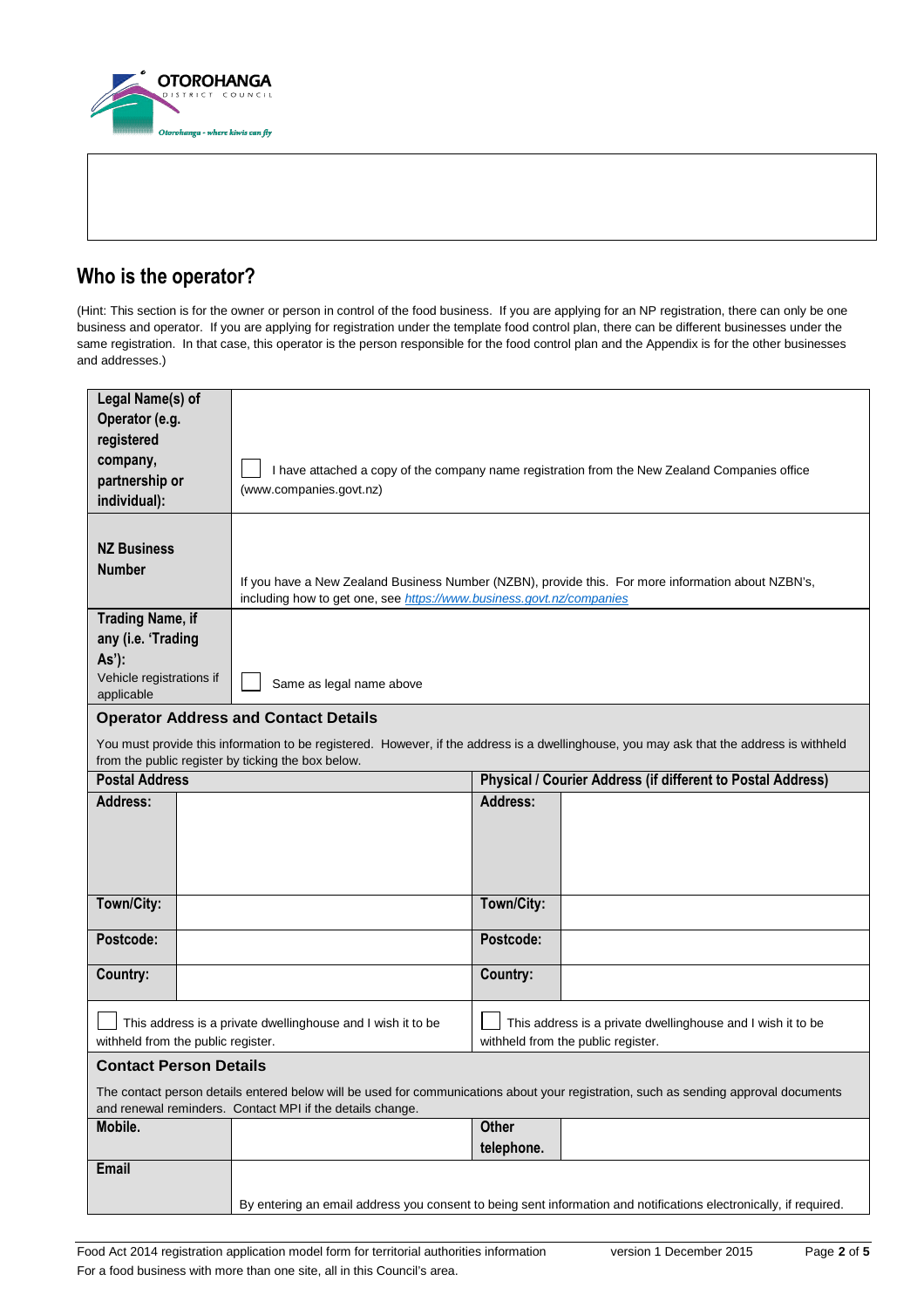

| Operator day-to-day<br>manager name and<br>position | Name:            |  |
|-----------------------------------------------------|------------------|--|
|                                                     | <b>Position:</b> |  |

# **Who will be doing your verification?**

| Council                                     |                                                                  |
|---------------------------------------------|------------------------------------------------------------------|
| Other $-$                                   |                                                                  |
| insert name<br>0f<br>verification<br>agency | I have attached a confirming letter from my verification agency. |

# **Have you attached the scope of operations document for your business?**

Scope of Operations attached.

### **Applicant Statement**

|                  | I confirm that:                                                                                   |                                                                                                                                                                                                             |                  |  |  |  |
|------------------|---------------------------------------------------------------------------------------------------|-------------------------------------------------------------------------------------------------------------------------------------------------------------------------------------------------------------|------------------|--|--|--|
| 1)               | the operator; and                                                                                 | I am authorised to make this application as the operator or a person with legal authority to act on behalf of                                                                                               |                  |  |  |  |
| 2)               |                                                                                                   | The information supplied in this application is truthful and accurate to the best of my knowledge and belief.                                                                                               |                  |  |  |  |
|                  | I also confirm that                                                                               |                                                                                                                                                                                                             |                  |  |  |  |
| 3)               | I am authorised to make this application on behalf of the operators listed in section 3; and      |                                                                                                                                                                                                             |                  |  |  |  |
|                  |                                                                                                   |                                                                                                                                                                                                             |                  |  |  |  |
| 4)               |                                                                                                   | Every operator of the food businesses covered by the Food Control Plan is resident in New Zealand within<br>the meaning of section YD 1 or YD 2 (excluding section YD 2(2)) of the Income Tax Act 2007; and |                  |  |  |  |
| 5)               | Every operator of the food businesses covered by the Food Control Plan is able to comply with the |                                                                                                                                                                                                             |                  |  |  |  |
|                  | requirements of the Food Act 2014.                                                                |                                                                                                                                                                                                             |                  |  |  |  |
|                  |                                                                                                   |                                                                                                                                                                                                             |                  |  |  |  |
| <b>Name</b>      |                                                                                                   |                                                                                                                                                                                                             | <b>Job Title</b> |  |  |  |
| <b>Signature</b> |                                                                                                   |                                                                                                                                                                                                             | <b>Date</b>      |  |  |  |

## **Payment details / TA contact details**

**Territorial authority to insert fees and payment information**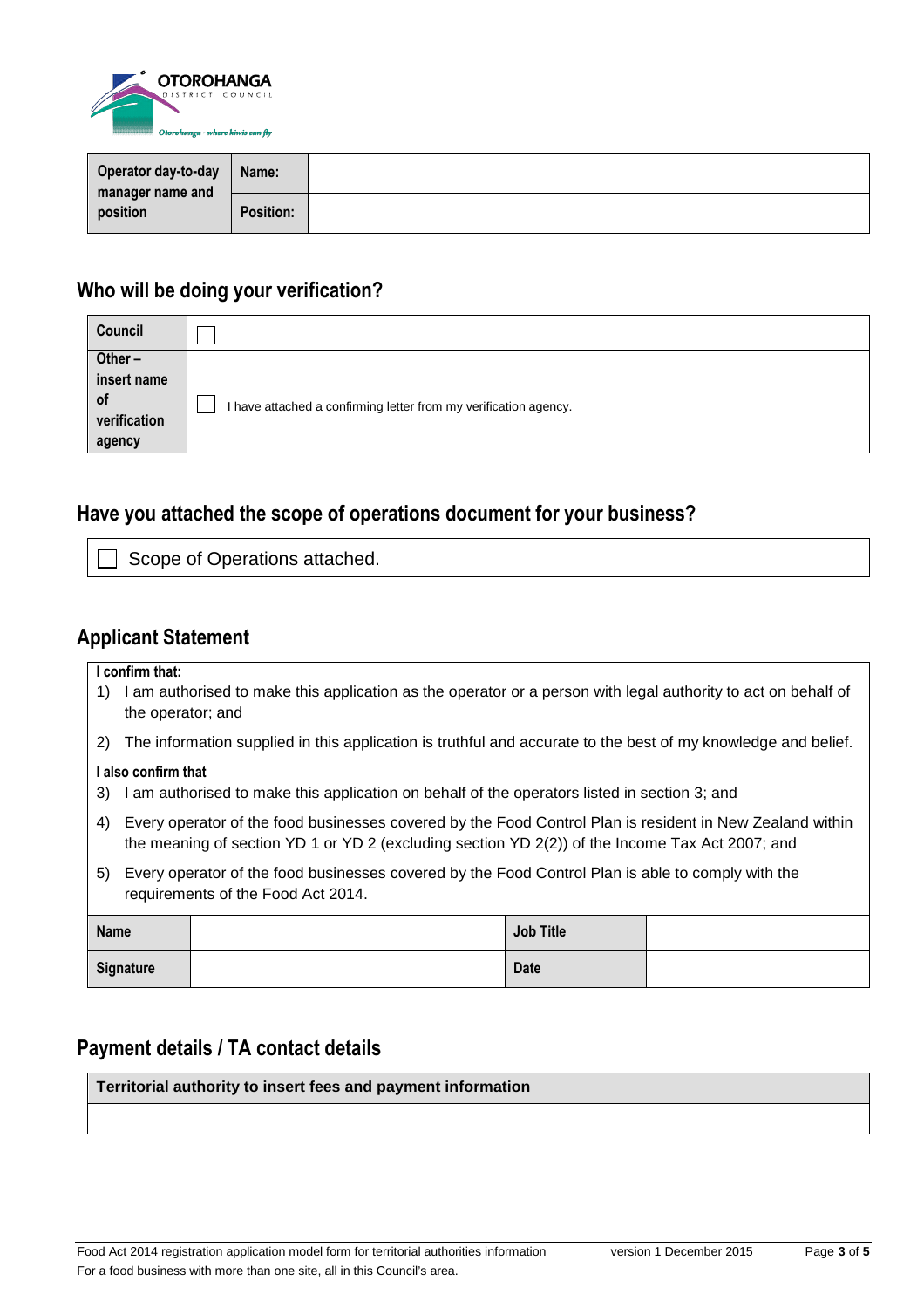

### **Final Check before sending your application to (TA to insert preferred address)**

Have you:

 $\Box$  filled this form in completely and legibly?

attached completed the scope of operations document?

 $\Box$  attached a letter from your verifier (if that won't be an inspector from your local Council)?

attached copies of company registration certificates if you have a registered limited liability company?

 $\Box$  read and signed the Applicant Statement?

 $\overline{\phantom{a}}$  included fee payment for this application?

### **Collection of Information – Territorial authority to insert their equivalent of below.**

### **Collection of Personal Information**

- Pursuant to Principle 3 of the Privacy Act 1993, we advise that:
- This information is being collected for the purpose of registering under the Food Act 2014; and
- The recipient of this information, which is the agency that will collect and hold the information, is the Ministry for Primary Industries, PO Box 2526, Wellington 6140; and
- Some of the information collected will be displayed on a public register; and
- The collection of information is authorised under section 53 or section 83 of the Food Act 2014, which ever applies. The provision of this information is necessary in order to process an application for registration under either section 53 or section 83; and
- The supply of this information is voluntary; and
- Failure to provide the requested information is likely to result in a return of this application form to the applicant, and may ultimately result in a refusal to register, in accordance with section 54 and 57 or section 84 and 87, of the Food Act 2014, which ever applies; and
- Under Principles 6 and 7 of the Privacy Act 1993, you have the right of access to, and correction of, any personal information that you have provided.

#### **Collection of Official Information**

- All information provided to the Ministry for Primary Industries is official information and may be subject to a request made under the Official Information Act 1982.
- If a request is made under that Act for information you have provided in this application, the Ministry for Primary Industries must consider any such request in accordance with its obligations under the Official Information Act 1982 and any other applicable legislation.